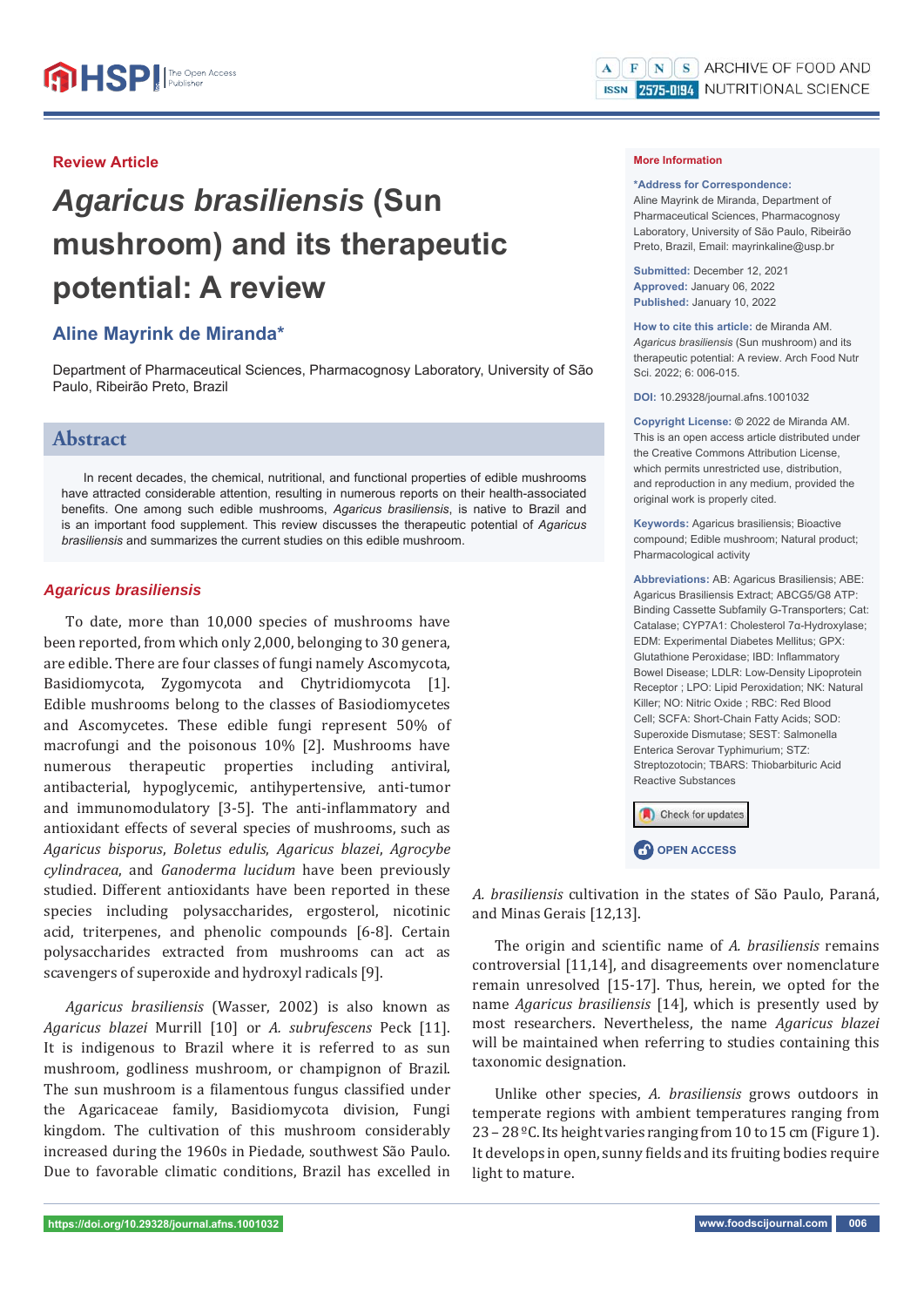



Hence it is often referred to as the sun mushroom [18].

Medicinal mushrooms are an inexhaustible source of compounds with promising pharmacological activities [19,20]. The therapeutic potential of *Agaricus brasiliensis* has been reported by several studies which are reviewed here.

## **Pharmacological activities and therapeutic potential**

In certain Asian countries, this mushroom has been widely used as a functional food or as medicine. In 2005, a study by Zhong, Tai, and Yamamoto [21] showed that its antitumor mechanism is mediated by innate and/or adaptive immunity. However, the cellular responses to this stimulus remain unclear. Rubel, et al. [22] evaluated the immunomodulatory and antitumor effects on mice fed a diet supplemented with mycelia obtained from solid-state fermentation. The Sarcoma 180 tumor growth was inhibited by consuming *A. brasiliensis* supplemented diet. The authors observed that the pattern of immune response had shifted thereby increasing CD4+ and CD8+ and decreasing CD19+ cell populations. Their results suggested that polysaccharides, such as *β-glucans* and other mushroom metabolites, possibly promote T-cell dominance that is imperative to restrain tumor growth. Restoring a suitable balance between cellular and humoral immunity is an essential process for restraining tumor growth [18,22].

*β-glucans*, polysaccharides produced by various organisms, consist of a backbone formed by linear *β* (1→3)-, *β* (1→4)-, or *β* (1→6)-linked glucose molecules, which may also contain branches. The type of linkages differs among different *β-glucans*. *β-glucans* from yeast and fungi consist of *β* (1→3)-linked glucopyranosyl units with *β* (1→6)-linked side chains, whereas those from oat and barley are composed of unbranched *β* (1→3) and *β* (1→4) linkages. The activity of *β-glucans* may be influenced by their structural properties, such as polymer length, degree of branching, tertiary structure, and molecular weight. Besides the structure, the method of isolation can also affect both yield and the activity of *β-glucans* [23,34].

In 2005, Bernardshaw, Johnson, and Hetland [25] reported that oral administration of ABM extracts (*Agaricus blazei* Murrill) provided protection against systemic *Streptococcus pneumoniae* infection. Thus, ABM extracts could also be prophylactic and therapeutic against certain bacterial infections in humans. Original aqueous extracts of *Agaricus brasiliensis* did not stimulate natural killer (NK) cells. Lin, et al. [26] investigated the immunomodulatory potential of aqueous extracts of *Agaricus blazei* in mice with WEHI-3 leukemia.

Administration of this extract promoted NK cells and increased cancer cell phagocytosis by macrophages and monocytes.

Recently, it has been suggested that mushroom extracts could have prophylactic/therapeutic effects against pneumonic superinfection and severe lung inflammation that complicates SARS-CoV-2 infection. Several compounds have been identified in Basidiomycetes mushrooms have various therapeutic effects, including highly diversified anti-inflammatory compounds, such as polysaccharides, terpenoids, phenolic compounds, glycerides and other low molecular weight molecules [7,27]. Therapeutic benefits from administering mushroom to patients infected with SARS-CoV-2 is associated with mitigating inflammation, often referred to as "cytokine storm", observed in these patients. In addition, when mixed with two different mushroom species from *Hericium* and *Grifola genera* (*H. erinaceus and G. frondosa*), the sun mushroom has been shown to significantly reduce bacteremia and improve symptoms and quality of life of patients affected by other inflammatory diseases such as in inflammatory bowel disease (IBD) patients [24,28].

Di Naso, et al. [29] found that mushroom treatment reduced oxidative stress in the lungs of diabetic rats and allowed for lung tissue recovery in these animals. Niwa, et al. [30] observed that administration of *Agaricus blazei* extract to diabetic rats significantly suppressed spikes in fasting blood glucose and hemoglobin A1c levels. It also significantly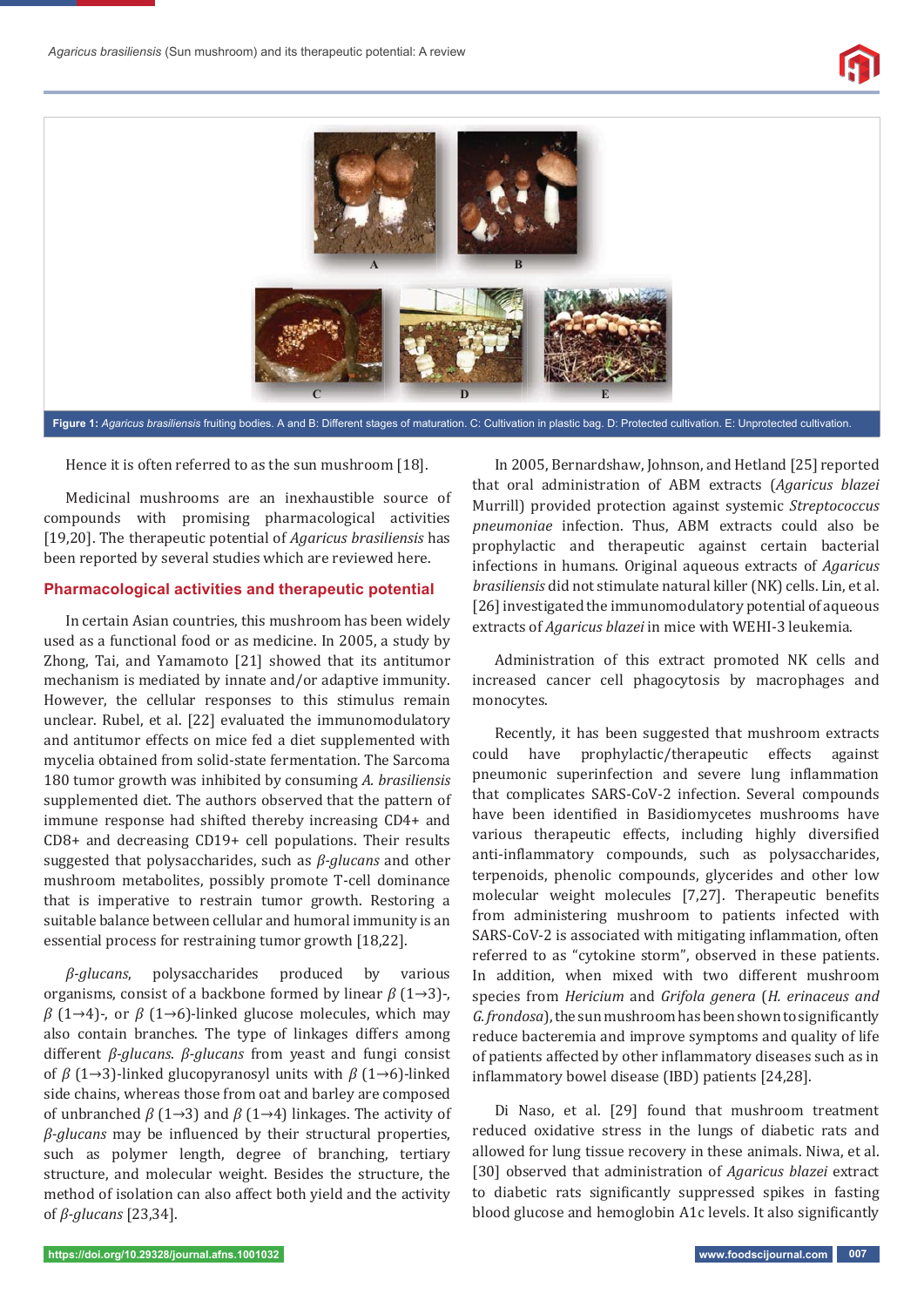

mitigated the loss of body weight commonly observed in untreated diabetes. Some mushroom metabolites have efficacy against the causative protozoan of leishmaniasis and may, therefore, be therapeutic for this disease [31,32].

Several studies have demonstrated that certain mushroom species lower serum cholesterol including *Grifola frondosa* (Maitake), *Lentinula edodes* (Shiitake), *Flammulina velutipes* (Enokitake), *Pleurotus ostreatus* (Oyster mushroom), *Polyporus conϔluens*, *Ganoderma lucidum* (Reishi Mushroom), *Auricularia auricular, Tremella fuciforms* and *Volvariella volvacea* (straw mushroom) [20,33-38].

Most mushrooms are known to produce certain bioactive substances such as lovastatin and eritadenine. These substances were investigated as potential treatment strategies against cardiovascular diseases [39]; however, the mechanism of action of fungi extracts remains to be fully elucidated. Possible mechanisms include the reduction in serum lipid profile, increase in bile acid excretion and LDL receptor expression, change in phospholipid metabolism, and hepatic HMG-CoA reductase inhibition [40-42]. Few studies have demonstrated the cholesterollowering potential of *Agaricus brasiliensis*, however, the results of these reports are conflicting. In 2003, Lee and Koh evaluated the effects of liquid culture supplementation on the lipid levels in male Sprague-Dawley rats maintained on a high-fat diet. Compared to the untreated controls, animals administered *A. blazei* presented significant dose-dependent reductions in serum total cholesterol, LDL-C, and triglycerides and concomitant increases in HDL-C. Braga, et al. [43] evaluated the effects of water-based mushroom extracts on blood lipids and observed significant relative reductions only in the triglyceride and VLDL levels but not the LDL or HDL levels. Gonçalves, et al. [44] assessed the effects of ABM (5%) extract supplementation on atherogenesis in apo-E knockout mice. This supplementation paradoxically increased the numbers and sizes of atherosclerotic lesions possibly by inducing inflammation. Meanwhile, a significant increase in the level of SR-BI receptor

which participates in reverse cholesterol transport was observed in rats receiving a hypercholesterolemic diet plus 1% *Agaricus brasiliensis*. These results suggest that *Agaricus brasiliensis* consumption improves the serum lipid profile in hypercholesterolemic rats by modulating the expression of the genes and transcription factors implicated in hepatic cholesterol metabolism [45]. These controversial results might stem from the methodological differences in route, dose, and time of administration.

Nakamura, et al. [46] used a mouse model of nonalcoholic steatohepatitis (NASH) in which pathogenesis was promoted by dietary induction. Supplementation with *Agaricus brasiliensis* attenuated the development of hepatic fibrosis, which is a characteristic feature of late-stage NASH. This effect appeared to be mechanistically linked to an AGApromoted reduction in hepatic oxidative stress. These results demonstrate a novel role for *A. brasiliensis* in NASH prevention.

## **Functional effects of the chemical components of** *Agaricus brasiliensis*

*β-D-glucans* are a (1→3)-linked glucose polymer with (1→6)-linked side chains and a major component of fungal cell walls. In addition, *β-glucans* are widely used as adjuvant in food and pharmaceutical industries due to their physical and chemical properties [47]. The *β-glucans* (Figure 2) are the key chemical components of *A. brasiliensis* responsible for its cholesterol-lowering effects. According to Kim, et al. [48], since *β-glucans* are soluble fibers, they reduce blood cholesterol levels and glucose absorption in diabetics. The biological effects of glucans are influenced by their molecular structure. Table 1 [49] presents the chemical structures and modes of action of the various glucans, including *β-glucans*.

Chitin, one of the two major components with *β-glucan* in the fungi cell walls, has an excellent affinity for bile acids, once converted to chitosan. Neyrinck, et al. [50] demonstrated that the administration of 5% fungal chitosan from *A. bisporus* to obese mice on high-fat diets modulated lipid absorption and

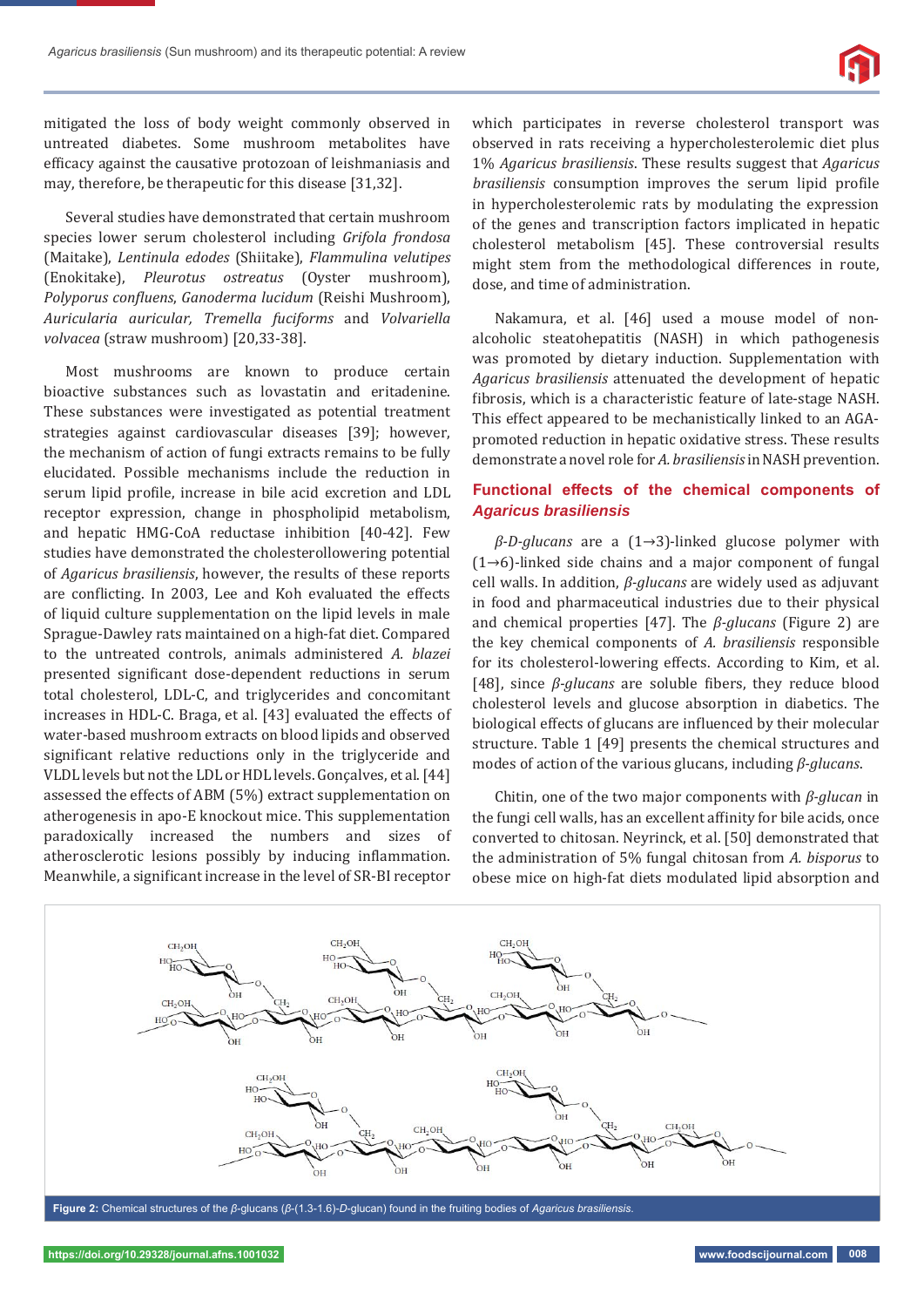

| Table 1: Glucans in the fruiting bodies of A. brasiliensis and their respective biological activity. |                                         |                                                                                                       |                                                                                        |                       |  |  |  |
|------------------------------------------------------------------------------------------------------|-----------------------------------------|-------------------------------------------------------------------------------------------------------|----------------------------------------------------------------------------------------|-----------------------|--|--|--|
| <b>Chemical structure</b>                                                                            | <b>Activity reported</b>                |                                                                                                       | <b>Mode of action</b>                                                                  | <b>References</b>     |  |  |  |
|                                                                                                      | In Vitro                                | In Vivo                                                                                               |                                                                                        |                       |  |  |  |
| $(1-6)\beta$ -glucans-protein                                                                        |                                         | Antitumor Sarcoma 180                                                                                 |                                                                                        | [67-69] Mizuno et al. |  |  |  |
| $(1-6)$ $(1-3)$ $\beta$ -glucans                                                                     |                                         | Antitumor Sarcoma 180                                                                                 | -                                                                                      | [68]                  |  |  |  |
| $(1-6)\beta$ -glucans-protein                                                                        |                                         | Antitumor Meth A                                                                                      | $\uparrow$ Lymphocyte T <sub>aux</sub><br>$\downarrow$ Lymphocyte T <sub>supres.</sub> | $[70]$                |  |  |  |
| $(1-4)$ a-glucans $(1-6)\beta$ -glucans-protein                                                      | Antimetastatic Meth A<br>(intratumoral) |                                                                                                       | Immunostimulation with selective cytotoxicity                                          | $[71]$                |  |  |  |
| $(1-4)$ a-glucans $(1-6)$ $\beta$ -glucans-protein                                                   | Tumoricidal in Meth A<br>tumor cells    | Selective cytotoxicity, increased apoptosis<br>Antitumor and<br>and NK cells<br>Antimetastatic Meth A |                                                                                        | $[72]$                |  |  |  |
| $(1-6)(1-3)\beta$ -glucans and $(1-6)(1-3)$<br>ß-glucans-protein                                     |                                         | Antitumor Sarcoma 180                                                                                 | Immunostimulation                                                                      | Ohno et al. (2001)    |  |  |  |
| $(1-6)$ $(1-3)$ $\beta$ -glucans                                                                     | Proliferation of T<br>lymphocytes and B |                                                                                                       |                                                                                        | $[73]$                |  |  |  |

reduced serum adipocytokine secretion. The latter may be associated with reduced adiposity.

Dietary fibers are classified according to their relative water solubilities, viscosities, gel formation abilities, and fermentation rates by human microbiota. Certain mechanisms have been proposed to explain the cholesterol-lowering activity of dietary fiber. Dietary fiber may decrease intestinal absorption of dietary cholesterol and lower its release via chylomicrons [51]. Dietary fiber may also promote the production of bile acids from free hepatic cholesterol [52]. The liver maintains the cholesterol pool by upregulating the LDL receptors (LDL-R) which, in turn, reduce atherogenic serum lipoprotein concentration. Fukushima, et al. [40] supplemented the diets of rats with *Agaricus bisporus* fibers and reported that it reduced serum total cholesterol, non-HDL cholesterol, and triglycerides and increased the mRNA levels of the hepatic LDL receptors [35,53].

Soluble fiber may undergo fermentation by bacteria in the human colon. This process generates short-chain fatty acids (SCFA) such as butyrate, propionate, and acetate which are also hypocholesterolemic [54]. Butyrate is a signaling molecule that regulates intestinal function and cholesterol metabolism by interfering with VLDL production [55]. Changes in the propionate/acetate ratio may inhibit hepatic lipogenesis [56]. Soluble fibers also promote the increase of free cholesterol concentration in the bile by activating the ABCG5 and ABCG8 carriers which belong to the ATP-binding cassette subfamily G transporters [57]. Indeed, an increased expression of 7α-hydroxylase (CYP7A1), ATP-binding cassette subfamily G-transporters (ABCG5/G8), and lowdensity lipoprotein receptor (LDLR) was observed following diet supplementation with *A. brasiliensis* [45].

Mushrooms form and accumulate various secondary metabolites such as phenolic compounds, terpenes, and steroids (Table 2) [58]. Previous studies have reported that phenolic compounds inhibit intestinal absorption of dietary lipids by forming complexes with them and interfering with micellar emulsification, solubilization, and hydrolysis [59,60]. Phenolic compounds may reduce the risk of developing cardiovascular diseases by preventing hypercholesterolemia, which is the initial stage of atheromatous plaques [61,62].

The sterols in *A. brasiliensis* structurally resemble cholesterol and can, therefore, reduce its absorption by competitive inhibition. According to Mizuno, et al. [12], this mushroom has a large amount of ergosterol.

Over the past three decades, studies on natural compounds with an antioxidant potential have substantially increased [63]. The Table 3 summarizes the main findings about the therapeutic potential of *Agaricus brasiliensis*, both for studies involving animals and humans. The search for the works considered the name *A. brasiliensis*, following the classification by Wasser, et al. [14], currently, the most used by researchers. Yurkiv, et al. [64], for example, investigated the effects of the medicinal mushrooms *Agaricus brasiliensis* and *Ganoderma lucidum* on antioxidant enzyme activity in rat leukocytes.

| Table 2: Bioactive compounds in the fruiting bodies of Agaricus brasiliensis with their associated pharmacological activities. |                                                                        |          |                                                                                                                                                              |                       |  |  |
|--------------------------------------------------------------------------------------------------------------------------------|------------------------------------------------------------------------|----------|--------------------------------------------------------------------------------------------------------------------------------------------------------------|-----------------------|--|--|
| <b>Mushroom</b>                                                                                                                | <b>Study</b><br><b>Pharmacological activities</b>                      |          | <b>Extract/Compound</b>                                                                                                                                      | <b>References</b>     |  |  |
|                                                                                                                                | Apoptosis in leukemia cells and inhibit<br>tumor-induced angiogenesis. | In vitro | Water extracts (agaritine and ergosterol)                                                                                                                    | $[74]$                |  |  |
|                                                                                                                                | In vitro<br>Antioxidant properties                                     |          | Ethanolic and Hot water extracts / Phenolic<br>compounds, terpenes and steroids                                                                              | [8]                   |  |  |
|                                                                                                                                | Antibacterial and Antiparasitic                                        | In vivo  | Water extract (nd compounds)                                                                                                                                 | $[75]$                |  |  |
| Agaricus brasiliensis or Agaricus<br><i>blazei</i> Murill                                                                      | Anti-inflammatory                                                      |          | Extract $(?) / \beta$ -glucan $(?)$                                                                                                                          | Johnson et al. (2009) |  |  |
|                                                                                                                                | Anti-tumor                                                             |          | $\beta$ -glucan, polyphenols, vitamins                                                                                                                       | $[46]$                |  |  |
|                                                                                                                                | Cytotoxic Effect on Human Myeloma Cells and<br>Leukemic Cells          | In vitro | Extract Andosan (Agaricus blazei Murill<br>(mycelium) (82.4%), Hericium erinaceus (14.7%), and<br>Grifola<br>frondosa (2.9%)) / Proteoglycans and ergosterol | $[76]$                |  |  |
|                                                                                                                                | Inhibition HSV-1 infection                                             | In vitro | Extracted <i>ß-glucan</i>                                                                                                                                    | [77]                  |  |  |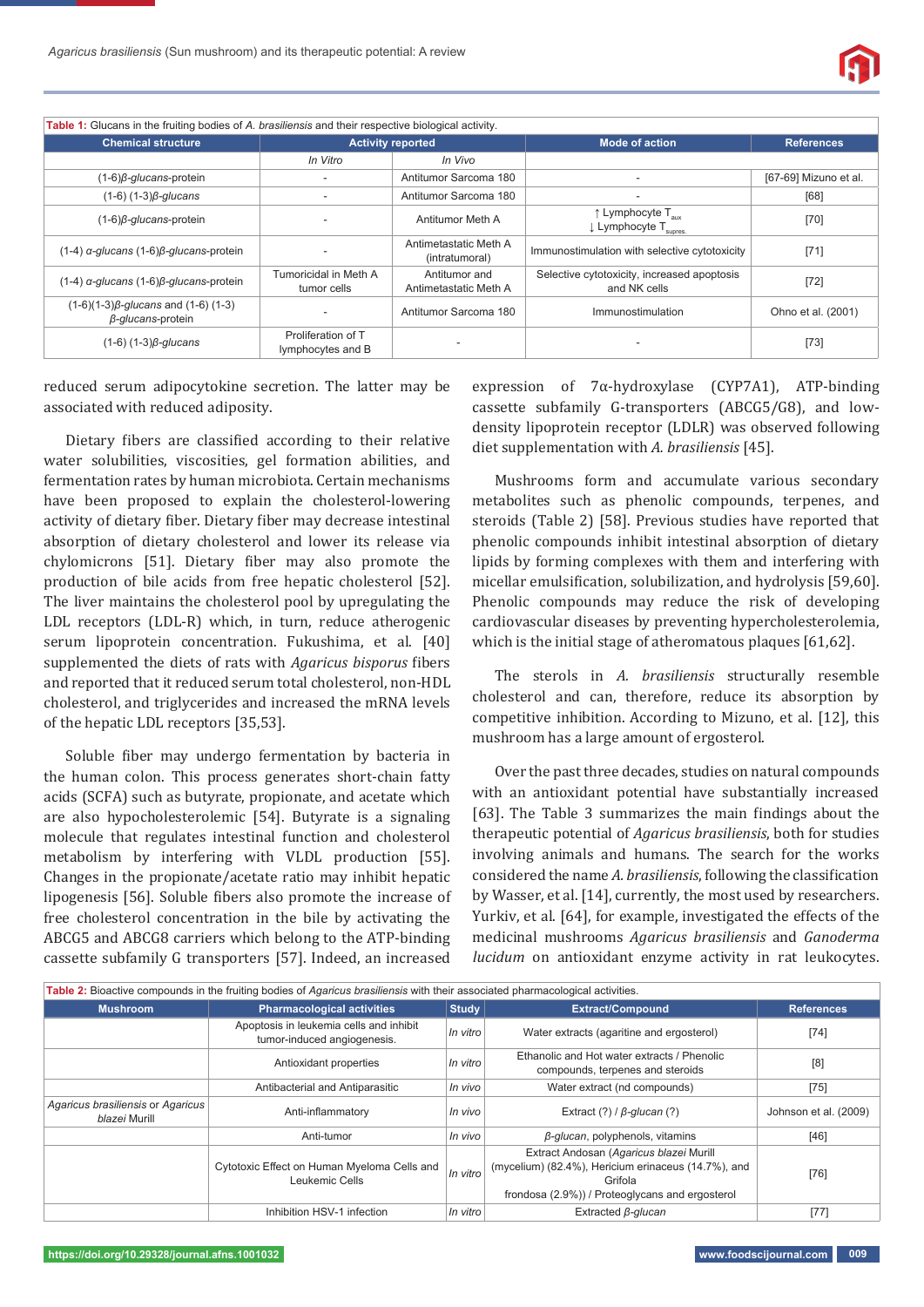

|                                                                                               | <b>References</b>                                                                              | $[78]$                                                                                                                                                                                                                                                                                                                                                                                                                                                                                                                                                                                                                                                                                                                                                                                                                                                                                                                                                                                                                                                                            | [66]                                                                                                                                                                                                                                                                                                                                                                                                                                                                                                                                                                                                                                                                                                                                                                                                          | [79]                                                                                                                                                                                                                                                                | [45]                                                                                                                                                                                                                                                                                                                                                              | [80]                                                                                                                                                                                                                                                                                                                                                                                                                                                                   | Vitak, et al.<br>2015.<br>$\begin{bmatrix} 81 \end{bmatrix}$                                                                                                                                                                                                                                                                                                                                                                                                                             |
|-----------------------------------------------------------------------------------------------|------------------------------------------------------------------------------------------------|-----------------------------------------------------------------------------------------------------------------------------------------------------------------------------------------------------------------------------------------------------------------------------------------------------------------------------------------------------------------------------------------------------------------------------------------------------------------------------------------------------------------------------------------------------------------------------------------------------------------------------------------------------------------------------------------------------------------------------------------------------------------------------------------------------------------------------------------------------------------------------------------------------------------------------------------------------------------------------------------------------------------------------------------------------------------------------------|---------------------------------------------------------------------------------------------------------------------------------------------------------------------------------------------------------------------------------------------------------------------------------------------------------------------------------------------------------------------------------------------------------------------------------------------------------------------------------------------------------------------------------------------------------------------------------------------------------------------------------------------------------------------------------------------------------------------------------------------------------------------------------------------------------------|---------------------------------------------------------------------------------------------------------------------------------------------------------------------------------------------------------------------------------------------------------------------|-------------------------------------------------------------------------------------------------------------------------------------------------------------------------------------------------------------------------------------------------------------------------------------------------------------------------------------------------------------------|------------------------------------------------------------------------------------------------------------------------------------------------------------------------------------------------------------------------------------------------------------------------------------------------------------------------------------------------------------------------------------------------------------------------------------------------------------------------|------------------------------------------------------------------------------------------------------------------------------------------------------------------------------------------------------------------------------------------------------------------------------------------------------------------------------------------------------------------------------------------------------------------------------------------------------------------------------------------|
|                                                                                               | Adverse<br>events                                                                              |                                                                                                                                                                                                                                                                                                                                                                                                                                                                                                                                                                                                                                                                                                                                                                                                                                                                                                                                                                                                                                                                                   | None reported                                                                                                                                                                                                                                                                                                                                                                                                                                                                                                                                                                                                                                                                                                                                                                                                 |                                                                                                                                                                                                                                                                     | None reported                                                                                                                                                                                                                                                                                                                                                     |                                                                                                                                                                                                                                                                                                                                                                                                                                                                        | None reported.                                                                                                                                                                                                                                                                                                                                                                                                                                                                           |
| Table 3: Preclinical and Clinical Studies Done with Agaricus brasiliensis in Different Forms. | Primary findings                                                                               |                                                                                                                                                                                                                                                                                                                                                                                                                                                                                                                                                                                                                                                                                                                                                                                                                                                                                                                                                                                                                                                                                   | and lipid damage in the liver, brain, and plasma. It also diminished the<br>by preservation of the reduced glutathione and protein thiol levels and by<br>almost normalized by the treatment. In addition, there were indications<br>The treatment produced significant diminutions in protein carbonylation<br>were improved by treatment with the A. brasiliensis extract, as revealed<br>that A. brasiliensis can inhibit the initiation of structural events that can<br>tissue reactive oxygen species and increased the antioxidant capacity<br>The increased glucose-6-phosphate dehydrogenase activity was also<br>of the plasma. Antioxidant defenses, which are diminished by arthritis,<br>the tendency of the activities of some antioxidant enzymes to normalize<br>lead to hepatocyte necrosis. | fect consists of reducing the amount of LPO products and restoring the None reported<br>activity of enzymes in the antioxidant defense system (SOD, Cat, and<br>Protective effect on the antioxidant system of RBCs in diabetes. The ef-<br>GPx) to control values. | lipid profles, comparable to the effect observed for simvastatin. In ad-<br>dition, A. brasiliensis dietary supplementation markedly promoted fecal<br>Diet supplementation with A. brasiliensis signifcantly improved serum<br>cholesterol excretion. Increased expression of CYP7A1, ABCG5/G8 and<br>LDLR was observed following A. brasiliensis administration | tion, by way of P2Y1 receptor inhibition. While the specific substance(s) None reported<br>Hot water extracts of A. brasiliensis inhibit platelet function, in terms of<br>that has the inhibitory effect has not been identified yet, its activity is<br>resistant to metabolism because the oral administration of the A. brasil-<br>platelet shape change, aggregation, and intracellular calcium mobiliza-<br>iensis water extract prolongs tail bleeding in mice. | tion properties. The detected changes indicated an improvement in the<br>Positive corrective influence on the structural and quantitative changes<br>of the carbohydrate determinants of surface glycoconjugates and leads<br>to a renewal of membrane negative charges and a reduction of aggrega-<br>functional state of erythrocytes and rejuvenation of their population as a<br>result of the influence of the biologically active compounds of the studied<br>medicinal mushrooms. |
|                                                                                               | reatment Mode<br>Study design and T                                                            | experiments, 24 animals were used to monitor the survival rate during 12 days. In the fusxidant protective effec.<br>next set of experiments 36 animals were used, septic mice were euthanized at specific fuxidant protective ef<br>n = 18 animals). All treatments were administered in a volume of 100 μL orally by <mark>pretreatment with Ab aqueous extract was able to increase the survival</mark><br>gavage, 24 h before and immediately before CLP induction (time 0).<br>time points to evaluate the therapeutic potential and immunomodulatory/antioxidante<br>activities of Ab. In this study, 18mice (6/group) were euthanized 12 h after CLP to<br>analyze oxidative stress parameters and 18 mice (6/group) were euthanized 24 h after<br>Aqueous Extract / Treatment schedule: saline (saline 0.9% + cecal ligation and punc-<br>$-20$ mg/kg + CLP/ $n = 6$ animals), aque-<br>ous extract of Ab (Ab -135 mg/kg + CLP, n = 18 animals) and sham (surgery control,<br>ture-CLP/ $n = 18$ animals), Ceftriaxone (Cef<br>CLP to analyze pro-inflammatory cytokines. | Aqueous extract / 400 mg · kg-1/d in adjuvant-induced arthritic rats.                                                                                                                                                                                                                                                                                                                                                                                                                                                                                                                                                                                                                                                                                                                                         | Mycelia powder / orally administered at a dose of 1 g/kg in control and diabetic ani-<br>mals.                                                                                                                                                                      | Dehydrated mushroom powder in hypercholesterolemic diet.                                                                                                                                                                                                                                                                                                          | Hot Water Extracts /Saline, A. brasiliensis extract at 25 mg/kg weight, or A. brasilien-<br>sis extract at 250 mg/kg weight were given to animals every day for 7 days.                                                                                                                                                                                                                                                                                                | administered at a dose of 1 g/kg in con-<br>trol and diabetic animals.<br>Mushroom preparations (powder) were orally                                                                                                                                                                                                                                                                                                                                                                     |
|                                                                                               | Study Dura-<br>tion                                                                            | 12 days, 12<br>hours or 24<br>to the treat-<br>According<br>hours.<br>ment:                                                                                                                                                                                                                                                                                                                                                                                                                                                                                                                                                                                                                                                                                                                                                                                                                                                                                                                                                                                                       | 23 days                                                                                                                                                                                                                                                                                                                                                                                                                                                                                                                                                                                                                                                                                                                                                                                                       | 14 days                                                                                                                                                                                                                                                             | 6 weeks                                                                                                                                                                                                                                                                                                                                                           | 7 days                                                                                                                                                                                                                                                                                                                                                                                                                                                                 | 14 days                                                                                                                                                                                                                                                                                                                                                                                                                                                                                  |
|                                                                                               | model char-<br>sample size,<br>gender and<br>acteristics<br>(anima)<br>sample<br>Study<br>age) | $(n = 6$ (group)<br>Swiss mice,<br>weeks old)<br>male $(7-8)$                                                                                                                                                                                                                                                                                                                                                                                                                                                                                                                                                                                                                                                                                                                                                                                                                                                                                                                                                                                                                     | Holtzman<br>rats, male<br>old), 180-<br>(60 days<br>$210 g.$<br>$(n = 5-8)$<br>group)                                                                                                                                                                                                                                                                                                                                                                                                                                                                                                                                                                                                                                                                                                                         | Wistar rats<br>male (150-<br>$(n = 6-8)$<br>group)<br>180g)                                                                                                                                                                                                         | $(n = 6/grow)$<br>Fischer rats<br>female (90<br>days old),<br>205 g                                                                                                                                                                                                                                                                                               | mice, male (8<br>$(n = 4/\text{group})$<br>weeks old)<br>BALB/c                                                                                                                                                                                                                                                                                                                                                                                                        | $(150 - 180)$ .<br>Wistar rats<br>$(n = 6-8)$<br>group)<br>male                                                                                                                                                                                                                                                                                                                                                                                                                          |
|                                                                                               | clinical/<br>Clinical)<br><b>Trials</b><br>(Pre-                                               | <b>PRE-CLINICAL</b>                                                                                                                                                                                                                                                                                                                                                                                                                                                                                                                                                                                                                                                                                                                                                                                                                                                                                                                                                                                                                                                               |                                                                                                                                                                                                                                                                                                                                                                                                                                                                                                                                                                                                                                                                                                                                                                                                               |                                                                                                                                                                                                                                                                     |                                                                                                                                                                                                                                                                                                                                                                   |                                                                                                                                                                                                                                                                                                                                                                                                                                                                        |                                                                                                                                                                                                                                                                                                                                                                                                                                                                                          |
|                                                                                               | https://doi.org/10.29328/journal.afns.1001032                                                  |                                                                                                                                                                                                                                                                                                                                                                                                                                                                                                                                                                                                                                                                                                                                                                                                                                                                                                                                                                                                                                                                                   |                                                                                                                                                                                                                                                                                                                                                                                                                                                                                                                                                                                                                                                                                                                                                                                                               |                                                                                                                                                                                                                                                                     |                                                                                                                                                                                                                                                                                                                                                                   | www.foodscijournal.com                                                                                                                                                                                                                                                                                                                                                                                                                                                 | 010                                                                                                                                                                                                                                                                                                                                                                                                                                                                                      |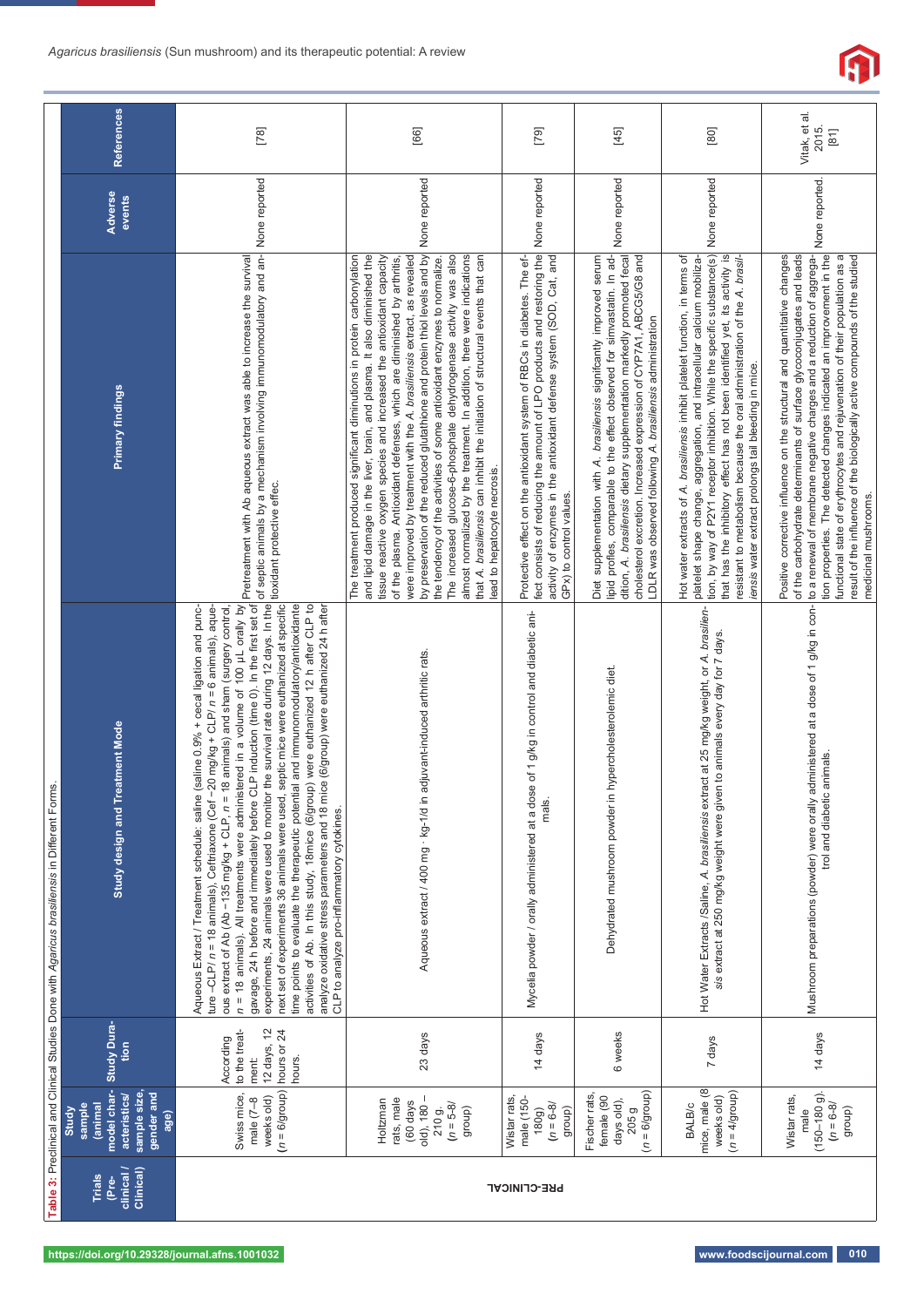|              | [82]                                                                                                                                                                                                                                          | [64]                                                                                                                                                                                                 | $[84]$                                                                                                                                                                                                                                                                                                                                                                                                                                                                                                                               | $[83]$                                                                                                                                                                                                                                                                                                                                                                                                                                                | $\begin{bmatrix} 85 \end{bmatrix}$                                                                                                                                                                  | $[86]$                                                                                                                                                                                                                                                                                                          | [87]                                                                                                                                                                              |
|--------------|-----------------------------------------------------------------------------------------------------------------------------------------------------------------------------------------------------------------------------------------------|------------------------------------------------------------------------------------------------------------------------------------------------------------------------------------------------------|--------------------------------------------------------------------------------------------------------------------------------------------------------------------------------------------------------------------------------------------------------------------------------------------------------------------------------------------------------------------------------------------------------------------------------------------------------------------------------------------------------------------------------------|-------------------------------------------------------------------------------------------------------------------------------------------------------------------------------------------------------------------------------------------------------------------------------------------------------------------------------------------------------------------------------------------------------------------------------------------------------|-----------------------------------------------------------------------------------------------------------------------------------------------------------------------------------------------------|-----------------------------------------------------------------------------------------------------------------------------------------------------------------------------------------------------------------------------------------------------------------------------------------------------------------|-----------------------------------------------------------------------------------------------------------------------------------------------------------------------------------|
|              | None reported                                                                                                                                                                                                                                 | None reported                                                                                                                                                                                        | None reported                                                                                                                                                                                                                                                                                                                                                                                                                                                                                                                        | None reported                                                                                                                                                                                                                                                                                                                                                                                                                                         | None reported                                                                                                                                                                                       | None reported                                                                                                                                                                                                                                                                                                   |                                                                                                                                                                                   |
|              | level induced by phenylhydrazine. ABE treatment also reduced the total<br>Administration of ABE dose-dependently reduced the elevated bilirubin<br>antioxidant status, cascade O2 -/SOD, level of NF-xB protein, and ad-<br>renomedullin (AM) | Mushrooms exert an inhibitory effect on NOS activity in leukocytes in<br>EDM, decreasing NO overproduction. An increase in apoptotic process-<br>es in peripheral blood leukocytes in rats with EDM. | merged culture mycelium powder, an increase in the number of erythro-<br>cytes in the bloodstream (an antianemic effect), erythrocyte resistance<br>Hypoglycemic effects of A. brasiliensis and G. lucidum occurred in the<br>ed hemoglobin concentrations. In STZ-diabetic animals treated with sub-<br>diabetic rats, as evidenced by decreased blood glucose and glycosylat-<br>to acid hemolysis, and the normalization of fetal hemoglobin concentra-<br>tions, along with the intensification of erythropolesis were observed. | in the case of A. brasiliensis administration when compared with the dia-<br>crease in antioxidant enzyme activity to control values and is even higher<br>betic group. As for the indicators of lipid peroxidation under mushroom<br>administration of A. brasiliensis and G. lucidum, we observed a signifi-<br>The medicinal mushrooms' administration is accompanied by an in-<br>cant decrease of TBARS levels compared with the diabetic group. | A. brasiliensis aqueous extract as tested in the present study did not<br>influence any of the variables selected to evaluate in vivo its immuno-<br>modulatory effect suggested in the literature. | The bioactive compounds in A. brasiliensis revealed the potential to<br>improve conditions of muscle fatigue without altering other parameters.                                                                                                                                                                 | blood glucose level were decreased, and natural killer cell activity was None reported<br>Percentage body fat, percentage visceral fat, blood cholesterol level and<br>increased. |
| Wistar rats, | Aqueous extract (ABE): ABE 20 mg/kg/d, ABE 50 mg/kg/d, ABE 100 mg/kg/d, and<br>saline in control and induced neonatal jaundice.                                                                                                               | er (1 g/kg body weight and administered<br>orally).<br>Mushroom powd<br>days<br>$\overline{4}$                                                                                                       | Mycelia powder / were orally administered at a dose of 1 g/kg in control and diabetic<br>Control and diabetic animals were fed daily with 1 mL of suspension, which was cre-<br>saline in a ratio corresponding to a dose<br>of 1 g/kg body weight and administered orally.<br>animals.<br>ated by mixing powdered mushrooms with                                                                                                                                                                                                    | and 4, mice received 0.6 mL extract per<br>received only A. brasiliensis aqueous extract; (4) received A. brasiliensis aqueous<br>Aqueous extract / Group 1: received only water; (2) received water and SEST; (3)<br>ragastric gavages<br>extract and SEST. In experimental groups 3<br>day per animal, by int                                                                                                                                       | and treatment with A. brasiliensis). Four capsules were consumed daily in the morn-<br>Capsules / Volunteers (n = 5/group) was randomly divided into 2 groups (placebo<br>ing (500 mg/capsule).     | administered a 3-fold higher dose (safety clinical study group) of A. brasiliensis (each<br>Hot Water Extract / Subjects were divided into 3 groups: group 2 and group 3 (total<br>20 subjects) were administered the normal dose and group 1 (11 subjects) were<br>tablet contained 300 mg of A. brasiliensis) |                                                                                                                                                                                   |
|              |                                                                                                                                                                                                                                               |                                                                                                                                                                                                      |                                                                                                                                                                                                                                                                                                                                                                                                                                                                                                                                      |                                                                                                                                                                                                                                                                                                                                                                                                                                                       |                                                                                                                                                                                                     |                                                                                                                                                                                                                                                                                                                 |                                                                                                                                                                                   |
|              | 14 days                                                                                                                                                                                                                                       | Rats, male (150-180 g)<br>$(n = 6-8)$ group)<br>14 days                                                                                                                                              |                                                                                                                                                                                                                                                                                                                                                                                                                                                                                                                                      | 14 days                                                                                                                                                                                                                                                                                                                                                                                                                                               | to the treat-<br>before or 5<br>According<br>days after<br>the patho-<br>challenge<br>7 days<br>genic<br>ment:                                                                                      | 24 days                                                                                                                                                                                                                                                                                                         | tablets/day;<br>Group 3:: 3<br>tablets/day;<br>months, 10<br>months, 30<br>Group 2: 3<br>months, 10<br>Group 1:6<br>treatment:<br>ing to the<br>Accord-<br>tablets.               |
|              | male (1 week<br>$(n = 10)$<br>group)<br>old)                                                                                                                                                                                                  |                                                                                                                                                                                                      | Wistar rats,<br>male (150-<br>$(n = 6-8)$<br>group)<br>180g)                                                                                                                                                                                                                                                                                                                                                                                                                                                                         | Wistar rats,<br>male (150-<br>$(180g)$<br>$(n = 6-8)$<br>group)                                                                                                                                                                                                                                                                                                                                                                                       | Swiss mice,<br>male $(6-7)$<br>$(01 = 10)$<br>weeks).<br>group)                                                                                                                                     | $(n = 6/g)$<br>Male volun-<br>teers                                                                                                                                                                                                                                                                             | age 22 to 45<br>Female and<br>teers, mean<br>Male volun-<br>years old.<br>$(n = 31)$ .                                                                                            |
|              |                                                                                                                                                                                                                                               |                                                                                                                                                                                                      |                                                                                                                                                                                                                                                                                                                                                                                                                                                                                                                                      |                                                                                                                                                                                                                                                                                                                                                                                                                                                       |                                                                                                                                                                                                     |                                                                                                                                                                                                                                                                                                                 | CLINICAL                                                                                                                                                                          |
|              |                                                                                                                                                                                                                                               |                                                                                                                                                                                                      | https://doi.org/10.29328/journal.afns.1001032                                                                                                                                                                                                                                                                                                                                                                                                                                                                                        |                                                                                                                                                                                                                                                                                                                                                                                                                                                       |                                                                                                                                                                                                     |                                                                                                                                                                                                                                                                                                                 | www.foodscijournal.com<br>011                                                                                                                                                     |

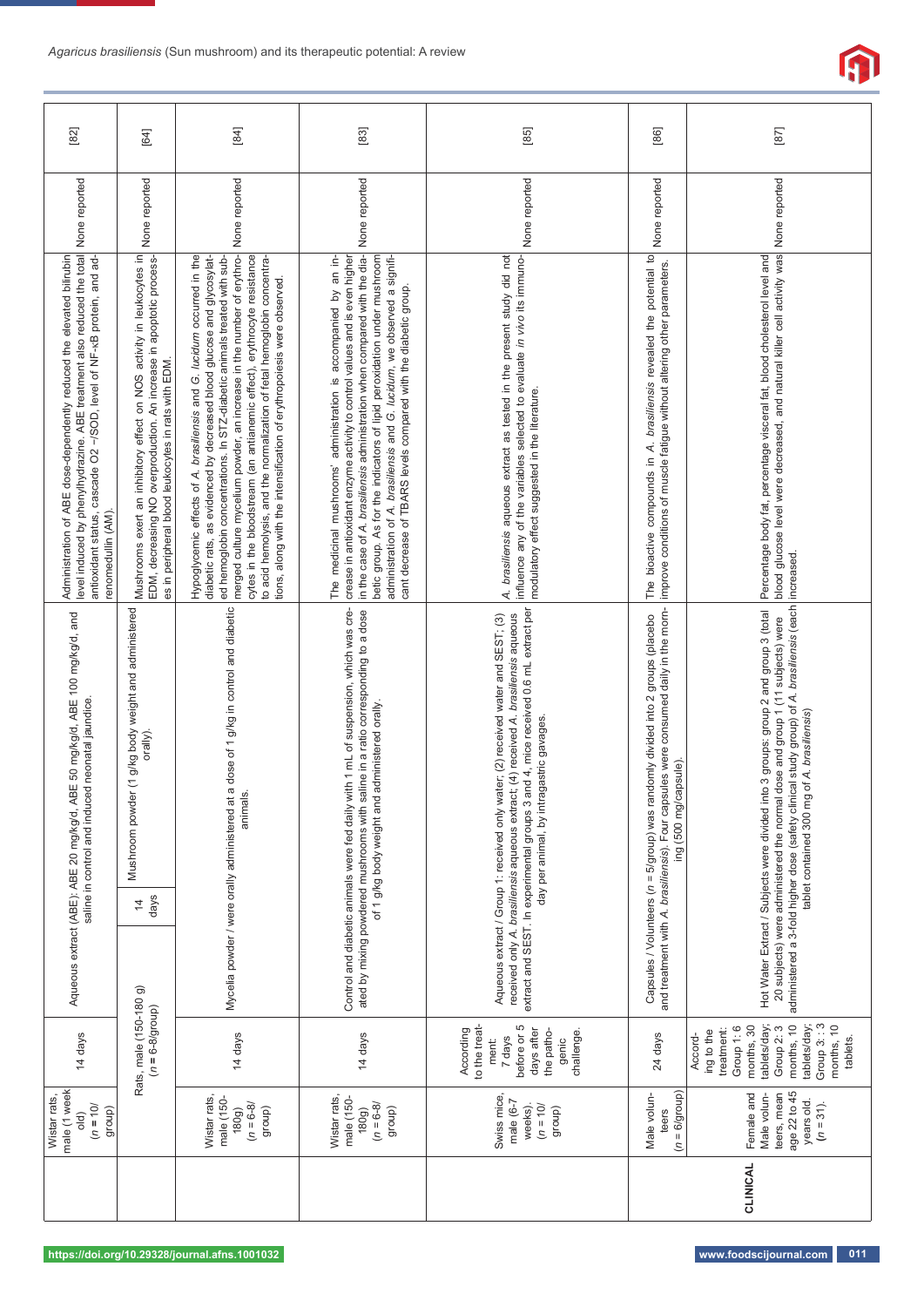

When administering *A. brasiliensis* the authors observed a significant decrease in TBARS levels compared with the diabetic group. Increased activity of antioxidant enzymes and reduction of TBARS level illustrated the antioxidant properties of these mushrooms. Tsai, et al. [8], had suggested that the antioxidant property of *A. blazei* may be associated with its high tocopherol content [8,65].

De Souza, et al. [66] evaluated the effects of aqueous *Agaricus brasiliensis* extract on the oxidative state of the liver, brain, and plasma in adjuvant-induced arthritic rats, a model for human rheumatoid arthritis. The authors found that *A. brasiliensis* aqueous preparations can, in principle, be potential auxiliaries in the treatment of patients with rheumatoid arthritis due to their capacity to reduce oxidative stress. Data obtained suggested that the continuous ingestion of *A. brasiliensis* as specific preparations or as a food supplement can possibly help to attenuate the systemic effects of rheumatoid arthritis and improve the quality of life of patients affected by this disease.

# **Conclusion and perspectives**

Several studies have investigated the therapeutic potential of *A. brasiliensis*, which produced empirical evidence for the antidiabetic, anticancer, antitumor, hypoallergenic, and hypocholesterolemic activity of this species. Moreover, the sun mushroom is considered a major source of bioactive compounds with potential health beneϐits. Its *β-glucan* and phenolic compound content along with its high protein and low lipid content contribute to its therapeutic potential. Whether these effects are associated with a specific component or a synergistic effect remains to be determined. New studies are being conducted to elucidate the exact mechanism and the possible components involved in its therapeutic effect.

# **References**

- 1. Loguercio-leite C, Groposo C, Dreschler-Santos ER, de F Figueiredo N, da S. Godinho P, et al. A particularidade de ser um fungo – constituintes celulares. Biotemas. 2006; 19: 17-27.
- 2. Chang ST. A global strategy for the bioconversion of lignocellulosic biomass - a challenge of a "Non-green Revolution". 1998. https://www. zeri.uniosnabruek.de./nongreeneng.htm
- 3. Gao Y, Lan J, Dai X, Ye J, Zhou S, et al. A phase I/II study of Ling Zhi Mushroom Ganoderma lucidum (W. Curt.: Fr) Lloyd (Aphyllophoromycetideae) Extract in patients with type II diabetes mellitus. Int J Med Mushrooms. 2004; 6: 1.
- 4. Kodama N, Murata Y, Asakawa A, Inui A, Hayashi M, et al. Maitake D-Fraction enhances antitumor effects and reduces immunosuppression by mitomycin-C in tumor bearing mice. Nutrition. 2005; 21: 624-629. **PubMed:** https://pubmed.ncbi.nlm.nih.gov/15850970/
- 5. Yu CH, Kan SF, Shu CH, Lu TJ, Lucy SH, et al. Inhibitory mechanisms of Agaricus blazei Murill on the growth of prostate cancer in vitro and in vivo. J Nutr Biochem. 2009; 20: 753-764. **PubMed:** https://pubmed.ncbi.nlm.nih.gov/18926679/
- 6. Savoie JM, Minvielle N, Largeteau LM. Radical-scavenging properties of extracts from the white button mushroom Agaricus bisporus. J Sci Food Agri. 2008; 88: 970-975.
- 7. Song HH, Chae HS, Oh SR, Lee HK, Chin YW. Anti-inflammatory and anti-allergic effect of Agaricus blazei extract in bone marrow-derived mast cells. Am J Chin Med. 2012; 40: 1073-1084. **PubMed:** https://pubmed.ncbi.nlm.nih.gov/22928836/
- 8. Tsai SY, Tsai HL, Mau JL. Antioxidant properties of Agaricus blazei, Agrocybe cylindracea, and Boletus edulis. LWT Food Sci. Technol. 2007; 40: 1392-1402.
- 9. Mau JL, Lin HC, Chen ST. Antioxidant properties of several medicinal ushroom. J Agri Food Chem. 2002; 50: 6072-6077. **PubMed:** https://pubmed.ncbi.nlm.nih.gov/12358482/
- 10. Heinemann P. Agaricaceae des regions intertropicales d'Amerique du Sud: Agarici Austroamericani VII. Boll. Jard Bot Natl Belg. 1993; 62*:*355-384.
- 11. Kerrigan RW. Agaricus subrufescens, a cultivated edible and medicinal mushroom, and its synonyms. Mycologia. 2005; 97: 12-24. **PubMed:** https://pubmed.ncbi.nlm.nih.gov/16389952/
- 12. Mizuno T, Sakai T, Chihara, G. Health foods and medicinal usages of mushrooms. Food Rev Int. 1995; 11: 69-81.
- 13. Dias ES. Mushroom cultivation in Brazil: challenges and potential for growth. Ciência e Agrotecnologia. 2010; 34: 795-803.
- 14. Wasser SP. Medicinal mushrooms as a source of antitumor and immunomodulating polysaccharides. Appl Microbiol Biotechnol. 2002; 60: 258-274. **PubMed:** https://pubmed.ncbi.nlm.nih.gov/12436306/
- 15. Kerrigan RW. Inclusive and Exclusive Concepts of *Agaricus Subrufescens* Peck: a Reply to Kerrigan RW. Int J Med Mushrooms. 2007; 9: 79-84.
- 16. Wasser SP. Is a widely cultivated culinary–medicinal Royal Sun Agaricus (Champignon do Brazil, or the Himematsutake mushroom) Agaricus brasiliensis indeed a synonym of A. subrufescens Peck? Int J Med Mushrooms. 2005; 7: 507-511.
- 17. Wasser SP. Molecular identification of species of the genus Agaricus. Why should we look at morphology? Int J Med Mushrooms. 2007; 9: 85-88.
- 18. Borzacchini O. Agaricus (ABM): general info. 2008. http://www. altcancer.com/agaricus.htm
- 19. Ayeka PA. Potential of mushroom compounds as immunomodulators in cancer immunotherapy: a review. Evid Based Complement. Alternat Med. 2018; 2018: 7271509. **PubMed:** https://pubmed.ncbi.nlm.nih.gov/29849725/
- 20. Berger A, Rein D, Kratky K, Monnard I, Hajjaj H, et al. Cholesterollowering properties of *Ganoderma lucidum in vitro*, *ex vivo*, and in hamsters and minipigs. Lipids Health Dis. 2004; 3: 2. **PubMed:** https://pubmed.ncbi.nlm.nih.gov/14969592/
- 21. Zhong M, Tai A, Yamamoto I. In vitro augmentation of natural killer activity and interferon-γ production in murine spleen cells with *A. blazei*  fruiting body fractions. Biosci Biotechnol Biochem. 2005; 69: 2466-2469. **PubMed:** https://pubmed.ncbi.nlm.nih.gov/16377912/
- 22. Rubel R, Santa HSD, Dos Santos LF, Fernandes LC, Figueiredo BC, et al. Immunomodulatory and antitumoral properties of Ganoderma lucidum and agaricus brasiliensis (Agaricomycetes) medicinal mushrooms. Int J Med Mushrooms. 2018; 20: 393-403. **PubMed:** https://pubmed.ncbi.nlm.nih.gov/29953399/
- 23. Brown GD, Herre J, Williams DL, Willment JA, Marshall ASJ, et al. Dectin-1 mediates the biological effects of beta-glucans. J Exp Med. 2003; 197: 1119-1124. **PubMed:** https://pubmed.ncbi.nlm.nih.gov/12719478/
- 24. Hetland G, Johnson E, Bernardshaw SV, Grinde B. Can medicinal mushrooms have prophylactic or therapeutic effect against COVID-19 and its pneumonic superinfection and complicating inflammation? Scand. J Immunol. 2020; e12937.

**PubMed:** https://pubmed.ncbi.nlm.nih.gov/32657436/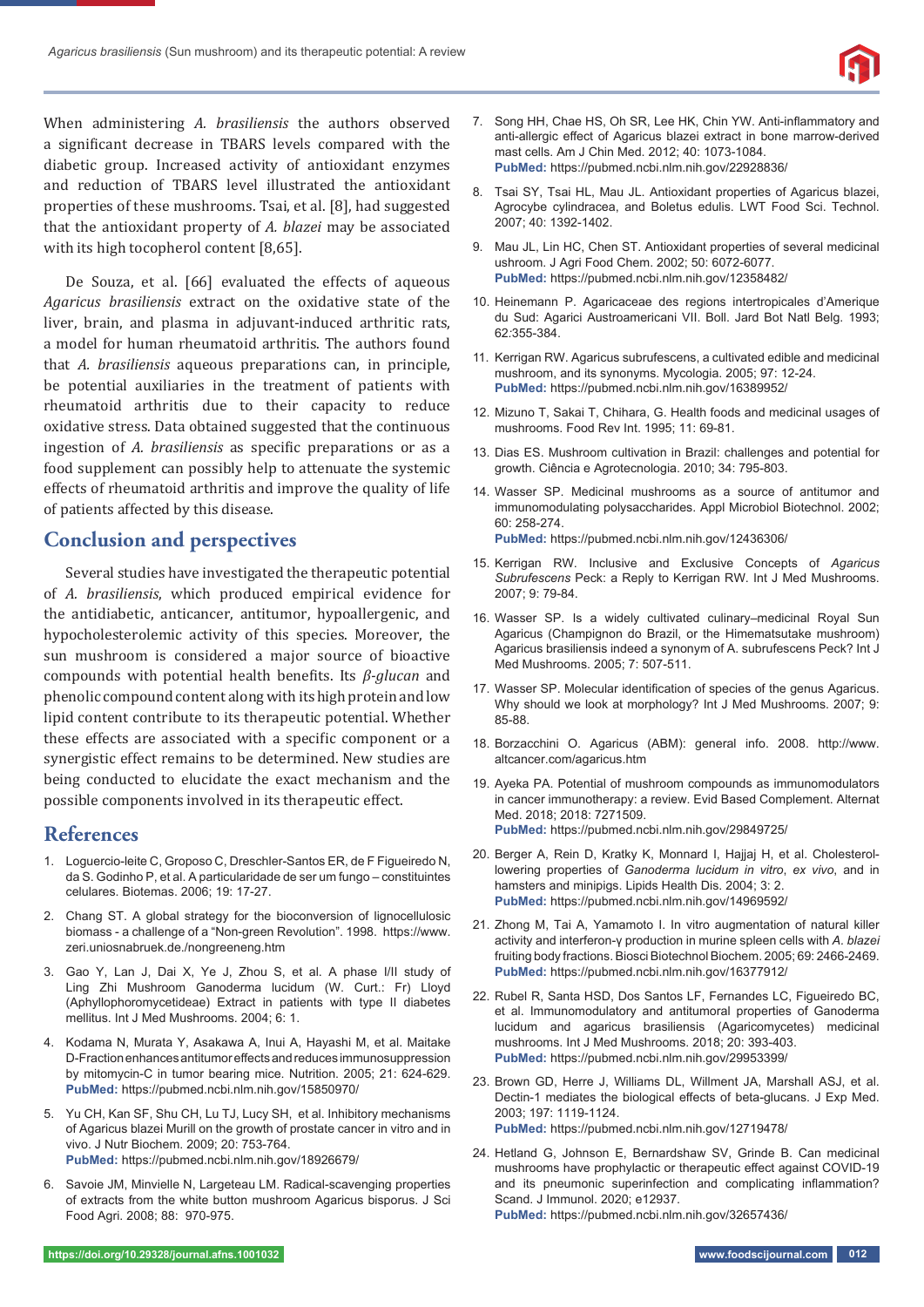

25. Bernardshaw S, Johnson E, Hetland G. An extract of the mushroom Agaricus blazei Murill administered orally protects against systemic *Streptococcus pneumoniae* infection in mice. Scand J Immunol. 2005; 62: 393-398.

**PubMed:** https://pubmed.ncbi.nlm.nih.gov/16253127/

- 26. Lin JG, Fan MJ, Tang NY, Yang JS, Hsia TC, et al. An extract of Agaricus blazei Murrill administered orally promotes immune responses in murine leukemia BALB/c mice in vivo. Integr. Cancer Ther. 2012; 11: 29-36. **PubMed:** https://pubmed.ncbi.nlm.nih.gov/22637937/
- 27. Wasser SP, Weis AL. Therapeutic effects of substances occurring in higher Basidiomycetes mushrooms: a modern perspective. Crit Rev Immunol. 1999; 19: 65-96. **PubMed:** https://pubmed.ncbi.nlm.nih.gov/9987601/
- 28. Therkelsen SP, Hetland G, Lyberg T, Lygren I, Johnson E. Effect of a Medicinal Agaricus blazei Murill-Based Mushroom Extract, AndoSan™, on Symptoms, Fatigue and Quality of Life in Patients with Ulcerative Colitis in a Randomized Single-Blinded Placebo Controlled Study. Plos One. 2016; 11, e0150191. **PubMed:** https://pubmed.ncbi.nlm.nih.gov/26933886/
- 29. Di Naso FC. Effect of *Agaricus blazei* Murill on the pulmonary tissue of animals with streptozotocin-induced diabetes. Exp Diabetes Res. 2010; 543926.

**PubMed:** https://pubmed.ncbi.nlm.nih.gov/20585363/

30. Niwa A, Tajiri T, Higashino H. Ipomoea batatas and *Agarics blazei* ameliorate diabetic disorders with therapeutic antioxidant potential in streptozotocin-induced diabetic rats. J Clin Biochem Nutr. 2011; 48: 194-202.

**PubMed:** https://pubmed.ncbi.nlm.nih.gov/21562638/

- 31. De Jesus Pereira NC, Régis WCB, Costa LE, de Oliveira JS, da Silva AG, et al. Evaluation of adjuvant activity of fractions derived from *Agaricus blazei*, when in association with the recombinant LiHyp1 protein, to protect against visceral leishmaniasis. Exp Parasitol. 2015; 153: 180-190. **PubMed:** https://pubmed.ncbi.nlm.nih.gov/25845753/
- 32. Valadares DG*,* Duarte MC, Ramírez L, Chávez-Fumagalli MA, Martins VT, et al. Prophylactic or therapeutic administration of *Agaricus blazei* Murrill is effective in treatment of murine visceral leishmaniasis. Exp Parasitol. 2012; 132: 228-236. **PubMed:** https://pubmed.ncbi.nlm.nih.gov/22824583/
- 33. Bobek P, Ozdín L, Galbavý S. Dose- and time-dependent hypocholesterolemic effect of oyster mushroom (Pleurotus ostreatus) in rats. Nutrition. 1998; 14: 282-286. **PubMed:** https://pubmed.ncbi.nlm.nih.gov/9583372/
- 34. Cheung PC. Plasma and hepatic cholesterol levels and fecal neutral sterol excretion are altered in hamsters fed straw mushroom diets. J Nutr. 1998; 128: 1512-1516. **PubMed:** https://pubmed.ncbi.nlm.nih.gov/9732312/
- 35. Fukushima M, Ohashi T, Fujiwara Y, Sonoyama K, Nakano M. Cholesterol-lowering effects of maitake (*Grifola frondosa*) fiber, shiitake (Lentinus edodes) fiber, and enokitake (Flammulina velutipes) fiber in rats. Exp Biol Med. 2001; 226, 758-765. **PubMed:** https://pubmed.ncbi.nlm.nih.gov/11520942/
- 36. Kubo K, Nanba H. Anti-hyperliposis effect of maitake fruit body (Grifola *frondosa*). I Biol Pharm Bull. 1997; 20: 781-785. **PubMed:** https://pubmed.ncbi.nlm.nih.gov/9255420/
- 37. Sugiyama K. Hypocholesterolemic activity of ningyoutake (Polyporus confluens) mushroom in rats. Nihon Eiyou Shokuryou Gakkaishi. 1992; 45: 265-270.
- 38. Yang H, Hwang I, Kim S, Hong EJ, Jeung EB, et al. *Lentinus edodes* promote fat removal in hypercholesterolemic mice. Exp Ther Med. 2013; 6: 1409-1413.

**PubMed:** https://pubmed.ncbi.nlm.nih.gov/24255670/

39. Guillamón E, García-Lafuente A, Lozano M, D'Arrigo M, Rostagno MA, et al. Edible mushrooms: role in the prevention of cardiovascular

diseases. Fitoterapia. 2010; 81: 715-723. **PubMed:** https://pubmed.ncbi.nlm.nih.gov/20550954/

- 40. Fukushima M, Nakano M, Y Morii, T Ohashi, Y Fujiwara, et al. Hepatic LDL receptor mRNA in rats is increased by dietary mushroom (*Agaricus bisporus*) fiber and sugar beet fiber. J Nutr. 2000; 130: 2151-2156. **PubMed:** https://pubmed.ncbi.nlm.nih.gov/10958806/
- 41. Hu SH, Liang ZC, Chia YC, Lien JL, Chen KS, et al. Antihyperlipidemic and antioxidant effects of extracts from *Pleurotus citrinopileatus*. J Agric Food Chem. 2006; 54: 2103-2110. **PubMed:** https://pubmed.ncbi.nlm.nih.gov/16536582/
- 42. Khatun K, Mahtab H, Khanam PA, Sayeed MA, Khan KA, et al. Oyster mushroom reduced blood glucose and cholesterol in diabetic subjects. Mymensingh Med J. 2007; 16: 94-99. **PubMed:** https://pubmed.ncbi.nlm.nih.gov/17344789/
- 43. Braga LH. Avaliação dos efeitos da utilização do *Agaricus blazei* Murril sobre os índices de LDL, HDL, VLDL e triglicerídeos em ratos Wistar, in: de Pesquisa de Ies do Sistema E. Estadual de Minas Gerais, U. Caratinga/MG, III. 2008.
- 44. Gonçalves JL, Roma EH, Gomes-Santos AC, Aguilar EC, Cisalpino D, et al. Pro-inflammatory effects of the mushroom *Agaricus blazei* and its consequences on atherosclerosis development. Eur J Nutr. 2012; 51: 927-937. **PubMed:** https://pubmed.ncbi.nlm.nih.gov/22086299/
- 45. De Miranda AM. Agaricus brasiliensis (sun mushroom) affects the expression of genes related to cholesterol homeostasis. Eur J Nutr. 2017; 56: 1707-1717. **PubMed:** https://pubmed.ncbi.nlm.nih.gov/27151383/
- 46. Nakamura A, ZhuQ, Yokoyama Y, Kitamura N, Uchida S, et al. Agaricus brasiliensis KA21 may prevent diet-induced Nash through its antioxidant, anti-inflammatory, and anti-fibrotic activities in the liver. Foods. 2019; 8: 546. **PubMed:** https://www.ncbi.nlm.nih.gov/pmc/articles/PMC6915480/
- 47. Borchani C, Fonteyn F, Jamin G, Destain J, Willems L, et al. Structural Characterization, Technological Functionality, and Physiological Aspects of Fungal β-D-glucans: a review. Crit. Rev. Food Sci Nutr. 2016; 56: 1746-1752. **PubMed:** https://pubmed.ncbi.nlm.nih.gov/25830657/
- 48. Kim YW, Kim KH, Choi HJ, Lee DS. Anti-diabetic activity of β-glucans and their enzymatically hydrolyzed oligosaccharides from *Agaricus blazei*. Biotechnol. Lett. 2005; 27: 483-487. **PubMed:** https://pubmed.ncbi.nlm.nih.gov/15928854/
- 49. Camelini.
- 50. Neyrinck AM, Bindels LB, De Backer F, Pachikian BD, Cani PD, et al. Dietary supplementation with chitosan derived from mushrooms changes adipocytokine profile in diet-induced obese mice, a phenomenon linked to its lipidlowering action. Int Immunopharmacol. 2009; 9: 767-773. **PubMed:** https://pubmed.ncbi.nlm.nih.gov/19286482/
- 51. Fernandez ML. Soluble fiber and nondigestible carbohydrate effects on plasma lipids and cardiovascular risk. Curr Opin Lipidol. 2001; 12: 35-40. **PubMed:** https://pubmed.ncbi.nlm.nih.gov/11176201/
- 52. Van Bennekum AM*,* Nguyen DV, Schulthess G, Hauser H, Phillips MC. Mechanisms of cholesterol-lowering effects of dietary insoluble fibres: relationships with intestinal and hepatic cholesterol parameters. Br J Nutr. 2005; 94L: 331-337. **PubMed:** https://pubmed.ncbi.nlm.nih.gov/16176602/
- 53. Fernandez ML. Distinct mechanisms of plasma LDL lowering by dietary fiber in the guinea pig: specific effects of pectin, guar gum, and psyllium. J Lipid Res. 1995; 36: 2394-2404. **PubMed:** https://pubmed.ncbi.nlm.nih.gov/8656077/
- 54. Chen ZY, Jiao R, Ma KY. Cholesterol-lowering nutraceuticals and functional foods. J Agric Food Chem. 2008; 56: 8761-8773. **PubMed:** https://pubmed.ncbi.nlm.nih.gov/18778072/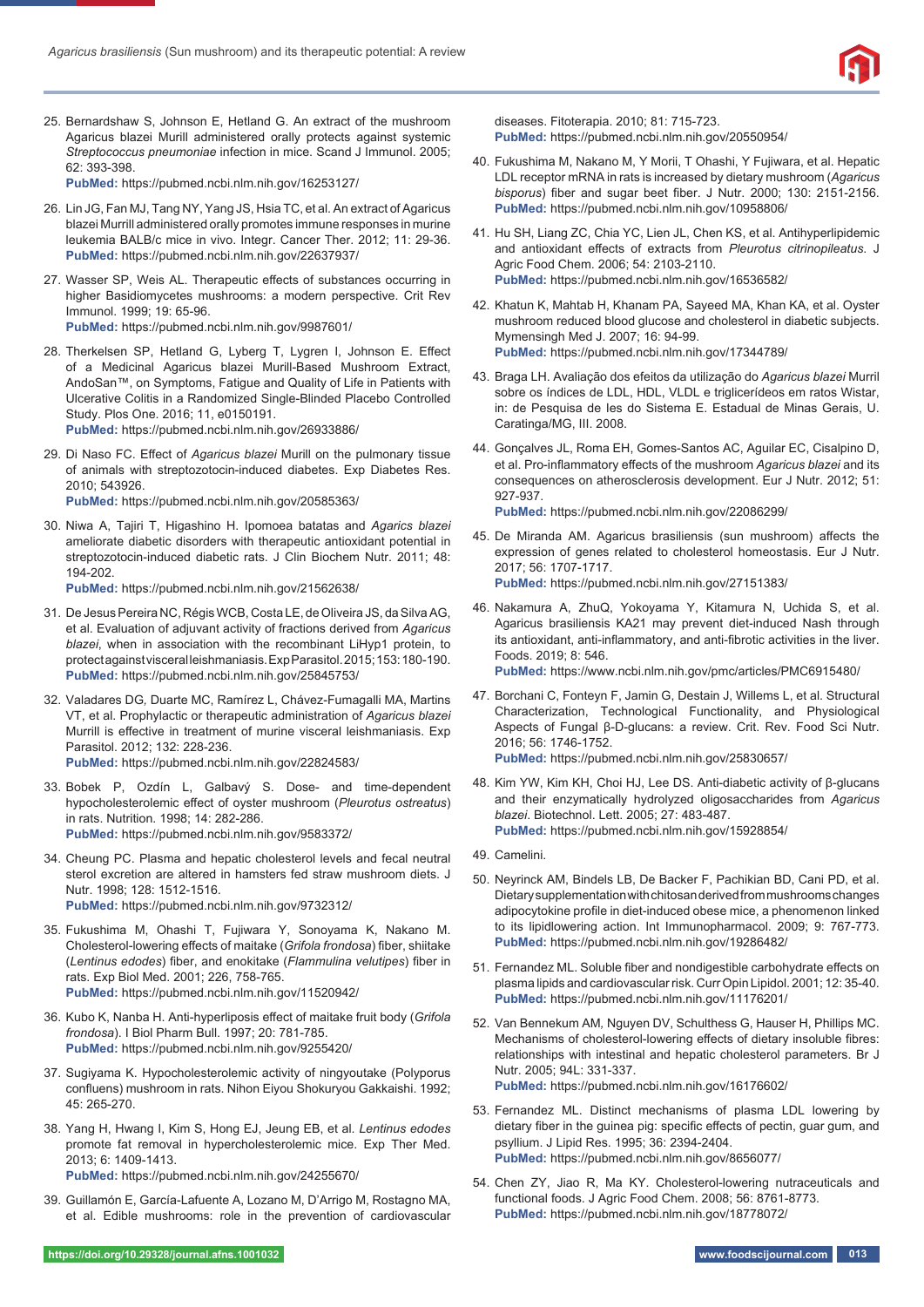

55. Marcil V, Delvin E, Seidman F, Poitras L, Zoltowska M, et al. Modulation of lipid synthesis, apolipoprotein biogenesis, and lipoprotein assembly by butyrate. Am J Physiol Gastrointest Liver Physiol. 2002; 283: G340-G346.

**PubMed:** https://pubmed.ncbi.nlm.nih.gov/12121881/

- 56. Theuwissen E, Mensink RP. Water-soluble dietary fibers and cardiovascular disease. Physiol Behav. 2008; 94: 285-292. **PubMed:** https://pubmed.ncbi.nlm.nih.gov/18302966/
- 57. Rideout TC, Fan MZ. Guar gum consumption enhances hepatic ABCG5/G8 expression and increases ileal cholesterol excretion in pigs. Vasc Health Risk Manag. 2008; 4: 1023-1033. **PubMed:** https://www.ncbi.nlm.nih.gov/pmc/articles/PMC2605338/
- 58. Turkoglu A, et al. Antioxidant and antimicrobial activities of *Laetiporus sulphureus* (Bull.) Murrill Food Chem. 2007; 101: 267-273.
- 59. Bose M, Lambert JD, Ju J, Reuhl KR, Shapses SA, et al. The major green tea polyphenol, (-)-epigallocatechin-3-gallate, inhibits obesity, metabolic syndrome, and fatty liver disease in high-fat–fed mice. J Nutr. 2008; 138: 1677-1683.

**PubMed:** https://pubmed.ncbi.nlm.nih.gov/18716169/

- 60. Naissides M, Mamo JCL, James AP, Pal S. The effect of acute red wine polyphenol consumption on postprandial lipaemia in postmenopausal women. Atherosclerosis. 2004; 177: 401-408. **PubMed:** https://pubmed.ncbi.nlm.nih.gov/15530916/
- 61. Kobayashi S. The effect of polyphenols on hypercholesterolemia through inhibiting the transport and expression of Niemann-Pick C1- Like 1. Int J Mol Sci. 2019; 20: 4939. **PubMed:** https://pubmed.ncbi.nlm.nih.gov/31590417/
- 62. Lutz M, Fuentes E, Ávila F, Alarcón M, Palomo I. Roles of phenolic compounds in the reduction of risk factors of cardiovascular diseases. Molecules. 2019; 24: 366. **PubMed:** https://pubmed.ncbi.nlm.nih.gov/30669612/
- 63. Oyetayo VO. Free radical scavenging and antimicrobial propertiers of extracts of wild mushrooms. Br J Microbiol. 2009; 40: 380-386. **PubMed:** https://pubmed.ncbi.nlm.nih.gov/24031376/
- 64. Yurkiv B, Wasser SP, Nevo E, Sybirna NO, Antioxidant effects of medicinal mushrooms agaricus brasiliensis and Ganoderma lucidum (higher basidiomycetes): evidence from animal studies. Int J Med Mushrooms. 2015; 17: 943-955. **PubMed:** https://pubmed.ncbi.nlm.nih.gov/26756186/
- 65. Oliveira OMMF, Vellosa JCR, Fernandes AS, Buffa-Filho W, Hakime-Silva RA, et al. Antioxidant activity of *Agaricus blazei*. Fitoterapia. 2007; 78: 263-264.

**PubMed:** https://pubmed.ncbi.nlm.nih.gov/17349751/

- 66. da Silva de Souza AC, de Almeida Gonсalves G, Soares AA, de Sá-Nakanishi AB, de Santi-Rampazzo AP, et al. Antioxidant action of an aqueous extract of royal sun medicinal mushroom, Agaricus brasiliensis (Agaricomycetes), in Rats with Adjuvant-Induced Arthritis. Int J Med Mushrooms. 2018; 20: 101-117. **PubMed:** https://pubmed.ncbi.nlm.nih.gov/29773003/
- 67. Kawagishi H. Formolysis of a potent antitumor (1→6)-β-D-glucanprotein complex from Agaricus blazei fruiting bodies and antitumor activity of the resulting products. Carbohydr Polym. 1980; 12: 393-403.
- 68. Mizuno T. Antitumor activity and some properties of water-soluble polysaccides from "Himematsutake", the fruiting body of Agaricus blazei Murill. Agric Biol Chem. 1990a; 54: 2889-2896.
- 69. Mizuno T. Antitumor activity and some properties of water-insoluble polysaccharides from "Himematsutake", the fruiting body of Agaricus blazei Murill. Agric Biol Chem. 1990b; 54: 2897-2905.
- 70. Itoh H, Ito H, Amano H, Noda H. Inhibitory action of a (1→ 6)-β-Dglucan-protein complex (FIII-2-b) isolated from Agaricus blazei Murill ("Himematsutake") on Meth A fibrosarcoma-bearing mice and its antitumor mechanism. Jpn J Pharmacol. 1994; 66: 265-271. **PubMed:** https://pubmed.ncbi.nlm.nih.gov/7869611/
- 71. Ebina T, Fujimiya Y. Antitumor effect of a peptide-glucan preparation extracted from *Agaricus blazei* in a double-grafted tumor system in mice. Biotherapy. 1998; 11: 259-265. **PubMed:** https://pubmed.ncbi.nlm.nih.gov/9950102/
- 72. Fujimiya Y, Suzuki Y, Oshiman K, Kobori H, Moriguchi K, et al. Selective tumoricidal effect of soluble proteoglucan extracted from the basidiomycete, Agaricus blazei Murill, mediated via natural killer cell activation and apoptosis. Cancer Immunol. Immunother. 1998; 46: 147-159. **PubMed:** https://pubmed.ncbi.nlm.nih.gov/9625538/

73. Dong Q, Yao J, Yang X, Fang J. Structural characterization of a

- water-soluble β-D-glucan from fruiting bodies of *Agaricus blazei* Murr. Carbohydr Res. 2002; 337: 1417-1421. **PubMed:** https://pubmed.ncbi.nlm.nih.gov/12204626/
- 74. Sorimachi K, Akimoto K, Ikehara Y, Inafuku K, Okubo A, et al. Secretion of TNF-α, IL-8 and nitric oxide by macrophages activated with *Agaricus blazei* Murill fractions *in vitro*. Cell Struct Funct. 2001; 26: 103-108. **PubMed:** https://pubmed.ncbi.nlm.nih.gov/11482452/
- 75. Bernardshaw S, Hetland G, Ellertsen LK, Tryggestad AMA, Johnson E. An extract of the medicinal mushroom Agaricus blazei murill differentially stimulates production of pro-inflammatory cytokines in human monocytes and human vein endothelial cells in vitro. Inflammation. 2005: 29: 147-153. **PubMed:** https://pubmed.ncbi.nlm.nih.gov/17091395/
- 76. Tangen JM, Holien T, Mirlashari MR, Misund K, Hetland G. Cytotoxic Effect on Human myeloma Cells and leukemic Cells by the Agaricus blazei Murill Based Mushroom Extract, Andosan™. BioMed Res. Int. 2017; 2059825.
	- **PubMed:** https://pubmed.ncbi.nlm.nih.gov/29238712/
- 77. Minari MC, Rincão VP, Soares SA, Ricardo NM, Nozawa C, et al. Antiviral properties of polysaccharides from Agaricus brasiliensis in the replication of bovine herpesvirus 1. Acta Virol. 2011; 55: 255-259. **PubMed:** https://pubmed.ncbi.nlm.nih.gov/21978159/
- 78. Navegantes-Lima KC, Monteiro VVS, de França Gaspar SL, de Brito Oliveira AL, de Oliveira JP, et al. Agaricus brasiliensis Mushroom Protects Against Sepsis by Alleviating Oxidative and Inflammatory Response. Front Immunol. 2020; 11: 1238. **PubMed:** https://pubmed.ncbi.nlm.nih.gov/32714320/
- 79. Vitak TY, Wasser SP, Nevo E, Sybirna NO. Enzymatic System of Antioxidant Protection of Erythrocytes in Diabetic Rats Treated with Medicinal Mushrooms Agaricus brasiliensis and Ganoderma lucidum (Agaricomycetes). Int J Med Mushrooms. 2017; 19: 697-708. **PubMed:** https://pubmed.ncbi.nlm.nih.gov/29199569/
- 80. Akahane K, Satoh K, Ohta M, Ozaki Y. Hot Water Extracts of the Royal Sun Mushroom, Agaricus brasiliensis (Higher Basidiomycetes), Inhibit Platelet Activation via the P2Y1 Receptor. Int J Med Mushrooms. 2015; 17: 763-770.
	- **PubMed:** https://pubmed.ncbi.nlm.nih.gov/26559862/
- 81. Vitak TY, Wasser SP, Nevo E, Sybirna NO. Structural Changes of Erythrocyte Surface Glycoconjugates after Treatment with Medicinal Mushrooms. Int J Med Mushrooms. 2015; 17: 867-878. **PubMed:** https://pubmed.ncbi.nlm.nih.gov/26756299/
- 82. Zhang L, Yuan B, Wang HP, Gao Y. Therapeutic effect of Agaricus brasiliensis on phenylhydrazine-induced neonatal jaundice in rats. Biomed Res Int. 2015; 2015: 651218. **PubMed:** https://pubmed.ncbi.nlm.nih.gov/25883968/
- 83. Yurkiv B, Wasser SP, Nevo E, Sybirna NO. The Effect of Agaricus brasiliensis and Ganoderma lucidum Medicinal Mushroom Administration on the L-arginine/Nitric Oxide System and Rat Leukocyte Apoptosis in Experimental Type 1 Diabetes Mellitus. Int J Med Mushrooms. 2015; 17: 339-350. **PubMed:** https://pubmed.ncbi.nlm.nih.gov/25954960/
- 84. Vitak TY, Wasser SP, Nevo E, Sybirna NO. The Effect of the Medicinal Mushrooms Agaricus brasiliensis and Ganoderma lucidum (Higher